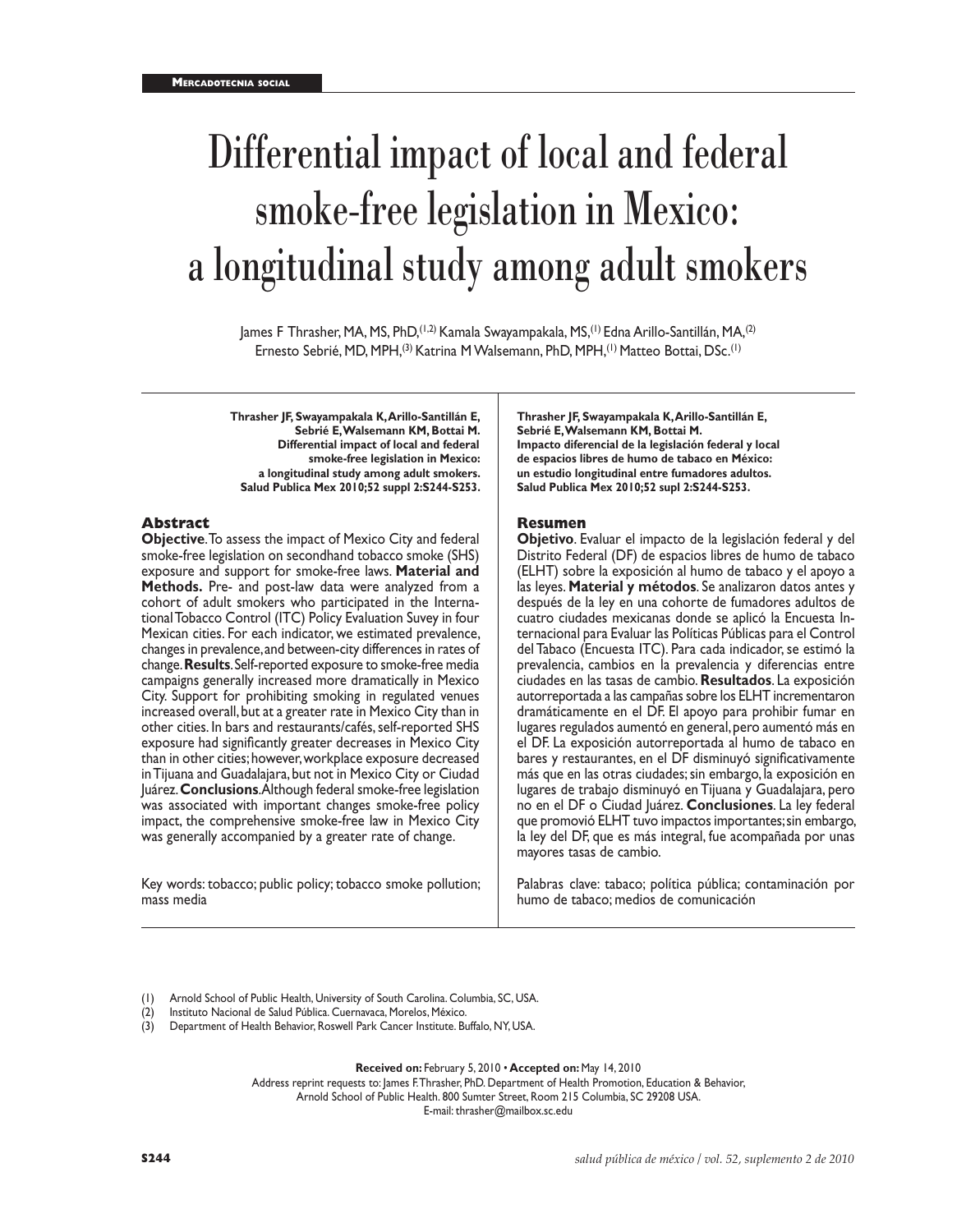Suppose-free policies are fundamental to the World<br>
Health Organization - Framework Convention on<br>
Tebases Control (WHO ECTC) because thay decrease Tobacco Control (WHO-FCTC)<sup>1</sup> because they decrease exposure to toxic secondhand tobacco smoke (SHS), reduce tobacco consumption and promote quitting, $2^{3}$ and shift social norms against smoking.<sup>4-6</sup> When highincome countries ban all smoking within enclosed public places and workplaces, public support for smoke-free policies generally increases, $7-11$  even among smokers.7,9,10,12,13 However, weaker laws that allow smoking in designated areas have resulted in lesser or no change in smoke-free policy support.<sup>14</sup>

Across Latin American countries, support is generally high for banning smoking in all workplaces.<sup>15-17</sup> Most Mexicans recognize the harms of SHS and support smoke-free policies.<sup>17-20</sup> In early 2008, about 80% of Mexicans supported prohibiting smoking in enclosed public places and workplaces,<sup>19</sup> and longitudinal research among Mexico City adults indicated similarly high levels of support, with significant increases in support after smoke-free policy implementation.<sup>21</sup>

Comprehensive smoke-free laws have been most successful when they are accompanied by mass media campaigns that reinforce the law's rationale and encourage a new social norm of not smoking in public places.12,22,\* Under such circumstances, substantial and consistent declines in SHS exposure are found across indicators, including those from observational studies,<sup>7,23</sup> surveys of self-reported SHS exposure,7,12,24 biomarkers of SHS exposure,7,24,25 and air quality assessments.7,8 Nevertheless, and despite enjoying high levels of popular support, the implementation of smoke-free laws in low- and middle-income countries may encounter difficulties that stem from such factors as greater social acceptability of tobacco use, shorter histories of programs and policies to combat tobacco-related diseases, and a greater tolerance of law breaking.18,26,27 Longitudinal survey research among Mexico City inhabitants has suggested substantial decreases in SHS exposure after implementation of the city's smoke-free policy.21 However, compliance was not incomplete and no studies have assessed whether the Mexico City law was any more effective in reducing SHS exposure or shifting support for smoke-free policies than the more ambiguous and weaker federal law that was implemented during the same period.

#### \* Thrasher JF, Huang L, Pérez-Hernández R, *et al.* Porque todos respiramos los mismo: Evaluation of a social marketing campaign to support Mexico City's comprehensive smoke-free law. Am J Public Health. Forthcoming.

#### **Mexican smoke-free legislation**

Before 2008, smoke-free policies in Mexico were limited mainly to government buildings and hospitals,<sup>16</sup> and compliance was generally low.<sup>28</sup> In February 2008, however, the Mexico City legislature passed a local law that prohibited smoking inside all enclosed public places and workplaces, including restaurants, bars, and public transport.<sup>29-31</sup> This law became effective on April 3, 2008. During the month before and after the law came into effect, the Mexico City Ministry of Health's (MoH) community health promoters educated businesses about the law. During this time, the Mexico City MoH along with civil society organizations aired radio spots and disseminated print materials describing the rationale for the law.29 From September through December 2008, a campaign emphasizing the benefits of smoke-free policies and reinforcing the new smoke-free social norms was aired on television, radio, print media and billboards.22,\*

In May 2008, the Mexican President signed federal legislation that prohibited most types of tobacco advertising, stipulated pictorial warning labels on cigarette packages, and established smoke-free areas within public places and workplaces. This federal law became effective in August 2008. At that time, the federal MoH ran a national radio and TV campaign that called attention to dangers of SHS and the benefits of smoke-free environments. Simultaneously, the government disseminated information about the new federal law, stating that smoking was banned in all enclosed workplaces, including restaurants and bars, until regulations were published to define the conditions under which smoking could take place. However, these regulations were not published until June 2009, which created some uncertainty among business owners and the public about the policy.

National and local Mexico City media coverage of these smoke-free laws was similar to that found in highincome countries. Analyses of print media indicate that coverage was mostly neutral or in favor of smoke-free policies, generally giving voice to arguments about the dangers of SHS and governments' obligation to protect citizens from these dangers. However, arguments about discrimination against smokers, the rights of smokers, and the "slippery slope" of regulating behavior were

<sup>\*</sup> Thrasher JF, Huang L, Pérez-Hernández R, *et al.* Porque todos respiramos los mismo: Evaluation of a social marketing campaign to support Mexico City's comprehensive smoke-free law. Am J Public Health. Forthcoming.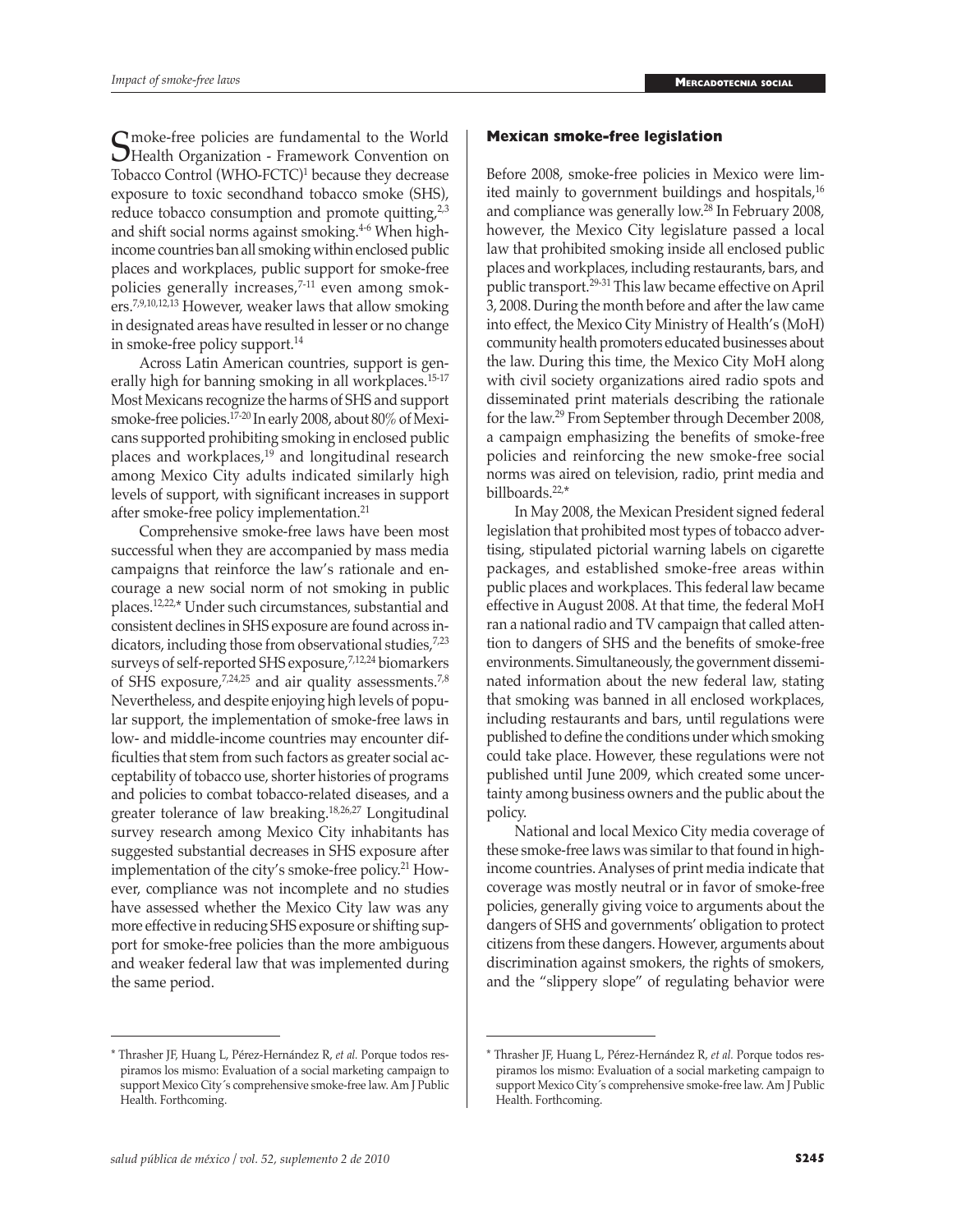also prevalent,<sup>5,31,32</sup> and the volume of coverage against the smoke-free laws reached its apex in February 2008, when both federal and local legislation were at the point of passing their respective legislative chambers. $32$ 

This study aimed to determine the impact of the comprehensive smoke-free law in Mexico City compared to the federal smoke-free law, during the period when smoking was prohibited in all workplaces, before regulations appeared to define designated smoking places. We used data collected from a panel of adult smokers at the end of 2007 (pre-law) and the end of 2008 (post-law), examining the prevalence and changes in exposure to SHS media campaigns, support for smoke-free laws, and self-reported SHS exposure in regulated venues.

# Material and Methods

*Study sample* Data were drawn from waves 2 and 3 of the Mexico administrations of the International Tobacco Control Policy Evaluation Project (ITC Project), an international effort to understand tobacco policy impacts among cohorts of adult smokers in different countries.16,33 The stratified, multi-stage sampling scheme has been described elsewhere in greater detail,<sup>17</sup> but generally involved sampling block groups within four major cities (i.e., Mexico City, Guadalajara, Tijuana, and Ciudad Juárez). Face-to-face interviews were conducted with a random sample of approximately 270 adult smokers in each city. At wave 1, 64% of households approached were enumerated and 89% of eligible, selected participants were interviewed. Seventy percent (756/1 079) of wave 1 participants were successfully re-interviewed at wave 2, when data were collected between November and December 2007. Wave 2 data collection included replenishment with 289 randomly selected adult smokers who lived in the same or contiguous block groups within selected census tracts. Wave 3 data collection took place between November and December 2008, and 73% (762/1045) of the wave 2 sample was successfully re-interviewed. Those lost to follow up were replenished with randomly selected smokers who lived within the same census tracts (n=300). To increase the precision of estimates involving Mexico City, the sample size was increased there using identical sampling procedures to select new block groups and randomly select 135 eligible smokers who lived there. Sampling weights were developed to reflect the probability of selection of respondents and rescaled to equal the sample size within each city, in order to produce more efficient estimates<sup>34</sup> and to avoid having Mexico City observations overwhelm observations from other cities. The protocol was approved by the ethics review

# **Measures**

Standard questions asked participants how much they agreed with prohibiting smoking in each type of venue that the smoke-free law regulated (i.e., workplaces in general; restaurants and cafés; bars, cantinas, and discotheques; hotels). Five-point Likert-scale response options, ranging from strongly disagree to strongly agree, were dichotomized as strongly agree/agree (1) versus all else  $(0)$ . Self-report questions from other studies<sup>35</sup> were used to ask about SHS exposure in regulated venues. Participants who reported working in enclosed areas were asked how often someone had smoked inside their workplace during the previous 30 days (*none; once; a few times; a lot; always*), and responses were dichotomized as none (0) versus at least once (1). Participants who reported having gone to a public venue regulated by the smoke-free law in the previous 30 days (i.e., restaurants or cafés; informal eateries or *fondas*; bars or discos) were asked if anyone had smoked inside that venue during their last visit. Finally, participants were asked the last time they saw a smoke-free media campaign through each of the following channels: television; radio; newspapers or magazines; and billboards and posters. This question changed across waves, in order to increase sensitivity of exposure assessment for campaigns that emphasized smoke-free policy at wave 3 (i.e., *campaigns that promote not smoking in enclosed areas*) instead of the wave 2 focus on SHS dangers (i.e., *campaigns about the dangers of tobacco smoke*, wave 2). Response options were the same at both waves (i.e., *last seven days; between a week and a month ago; between a month and six months ago; more than six months ago; never*), and were dichotomized to reflect exposure within the previous six months (1) or not (0). Finally, standard questions were used to assess socio-demographics and smoking status (i.e., to account for people who quit over the study period).

# **Analyses**

Data were analyzed using SAS, version 9.2. All analyses adjust for the complex sampling design using SAS survey procedures. Analyses assessing longitudinal change also adjusted for the non-independence of repeated observations by using the cluster statement for each individual. ANOVA was used to assess differences in the mean of continuous variables, both across cities and over time within cities. Similarly, chi-square tests were used to assess within and across city differences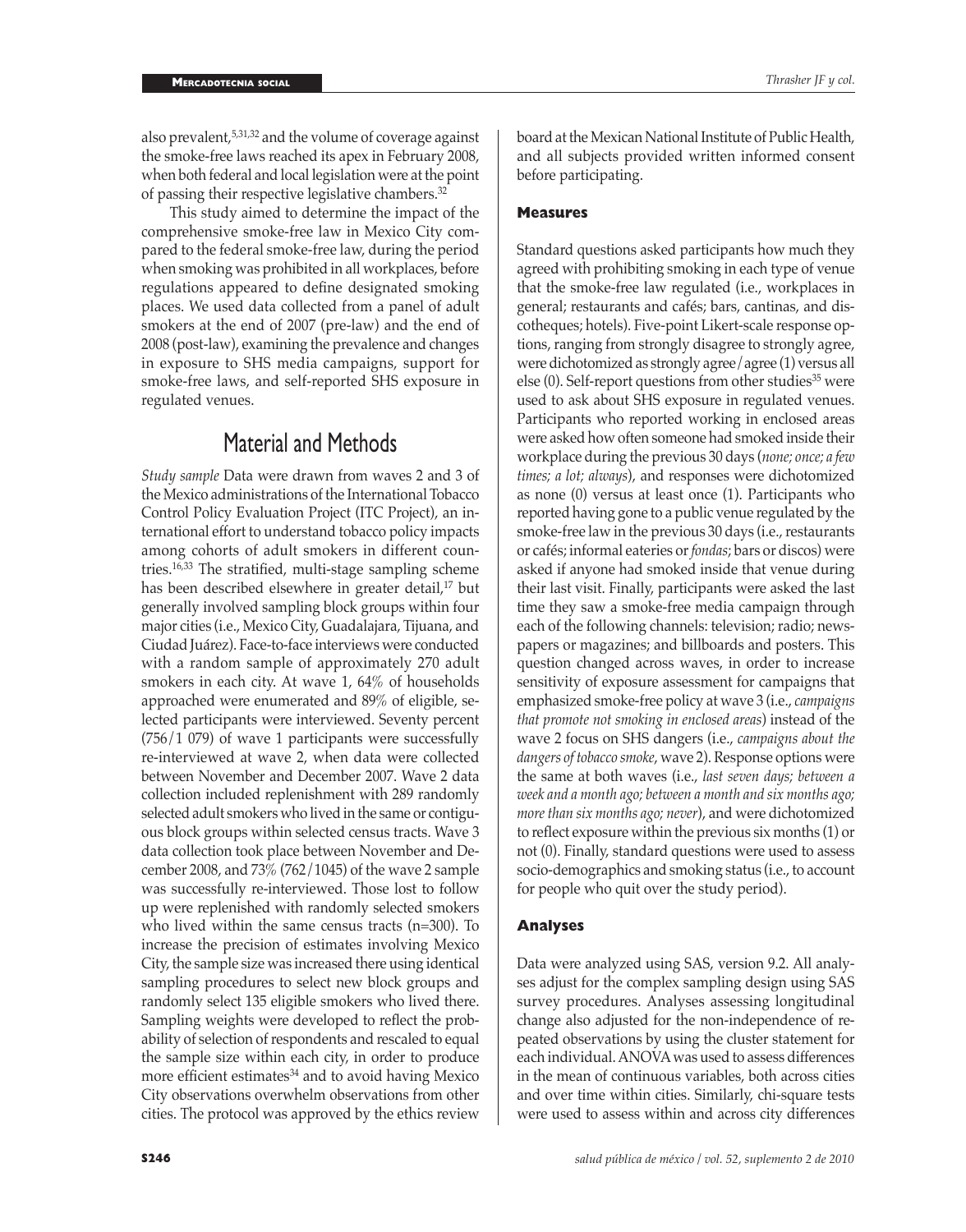in categorical variables. For each survey period, we estimated the city-level prevalence of key indicators of interest (i.e., SHS campaign exposure through each media channel; support for smoke-free policies in each venue; self-reported SHS exposure in each venue). To assess statistical significance of city-level changes over time, data were pooled across waves and multiple logistic regression models were estimated for each city. Each indicator of interest was regressed on a binary variable indicating pre- vs. post-law assessment (i.e., wave 2 vs. wave 3) and control variables. To assess whether changes over time were different in Mexico City compared to other cities, data were pooled from all four cities and logistic models were estimated for each indicator of interest, regressing the indicator on the binary variable indicating pre- vs. post-law assessment, dummy variables for each city (with Mexico City as the referent group), an interaction between survey wave and city, and control variables. Finally, differences in prevalence at the post-law assessment involved estimating crosssectional logistic regression models for each indicator as a function of control variables and city, and the statistical significance was examined for the adjusted odds ratios that compared each city with Mexico City.

# Results

# **Sample characteristics**

Table I shows the characteristics of the samples in each city at pre- and post-law. The percentage of the sample that was successfully followed ranged from highs of 88% (241/275) in Guadalajara and 78% (204/261) in Mexico City to lows of 62% (147/238) in Ciudad Juárez and 55% in Tijuana (149/271). No statistically significant sociodemographic, smoking- or policy-related differences were found between attrition and follow up samples, except for the higher income of the follow up sample in Juárez and the lower education of the followup sample in Guadalajara. Within all cities, the percentage of female participants and monthly household income was stable over time. The Mexico City samples were similar in terms

|                                                              |                                                         | Mexico City            |                         | Guadalajara                      |                         | Tijuana                          |                         | Ciudad Juárez          |                         |
|--------------------------------------------------------------|---------------------------------------------------------|------------------------|-------------------------|----------------------------------|-------------------------|----------------------------------|-------------------------|------------------------|-------------------------|
|                                                              | Characteristics                                         | Pre-law<br>$(n = 261)$ | Post-law<br>$(n = 399)$ | Pre-law<br>$(n = 275)$           | Post-law<br>$(n = 298)$ | Pre-law<br>$(n = 271)$           | Post-law<br>$(n = 253)$ | Pre-law<br>$(n = 238)$ | Post-law<br>$(n = 250)$ |
|                                                              |                                                         | Mean / %               | Mean / %                | Mean / %                         | Mean / %                | Mean / %                         | Mean $/$ %              | Mean $/$ %             | Mean $/$ %              |
| Age [range]                                                  |                                                         | 39.4<br>$[18 - 97]$    | 40.5<br>$[18 - 98]$     | 41.7 <sup>g</sup><br>$[18 - 86]$ | 43.2<br>$[18 - 88]$     | 41.1 <sup>h</sup><br>$[18 - 82]$ | 37.9<br>$[18 - 84]$     | 41.3<br>$[18 - 79]$    | 41.6<br>$[19 - 80]$     |
| Female <sup>a</sup>                                          |                                                         | 43.4%                  | 42.9%                   | 45.4%                            | 48.7%                   | 33.2%                            | 33.8%                   | 41.7%                  | 47.0%                   |
| Education <sup>a</sup>                                       | Elementary or Primary School                            | 18.5%                  | 25.3%                   | 40.3%                            | 34.9%                   | 37.2% <sup>h</sup>               | 27.3%                   | 43.7%                  | 43.I%                   |
|                                                              | Secondary School                                        | 35.4%                  | 36.1%                   | 30.4%                            | 31.1%                   | 32.4%                            | 28.4%                   | 23.9%                  | 27.4%                   |
|                                                              | High School or Technical School                         | 33.0%                  | 27.9%                   | 21.3%                            | 26.0%                   | 20.5%                            | 29.0%                   | 22.8%                  | 22.9%                   |
|                                                              | University or more                                      | 13.1%                  | 10.8%                   | 8.1%                             | 8.0%                    | 9.9%                             | 15.3%                   | 9.6%                   | 6.6%                    |
| Monthly<br>Household<br>Income<br>$($ pesos $)$ <sup>c</sup> | 0 to \$1 500                                            | 4.1%                   | 12.0%                   | $0.7%$ h                         | 1.3%                    | 9.2%                             | 4.6%                    | 10.2%                  | 5.6%                    |
|                                                              | \$1501 to \$3 000                                       | 22.2%                  | 20.6%                   | 5.1%                             | 7.7%                    | 14.3%                            | 22.9%                   | 27.6%                  | 31.1%                   |
|                                                              | \$3 001 to \$5 000                                      | 35.6%                  | 28.4%                   | 31.1%                            | 26.1%                   | 33.4%                            | 33.4%                   | 28.1%                  | 36.7%                   |
|                                                              | \$5 001 to \$8 000                                      | 18.7%                  | 17.6%                   | 46.8%                            | 36.4%                   | 24.5%                            | 23.1%                   | 19.4%                  | 15.1%                   |
|                                                              | \$8 001 or more                                         | 19.5%                  | 21.6%                   | 16.3%                            | 28.6%                   | 18.5%                            | 16.0%                   | 14.8%                  | 11.5%                   |
| Exposure<br>to venues<br>regulated by<br>smoke-free<br>laws  | Works indoors                                           | 31.5%                  | 32.3%                   | 36.8% <sup>h</sup>               | 47.9%                   | 39.0%                            | 40.9%                   | 42.1%                  | 47.8%                   |
|                                                              | Went to a restaurant or café in last month <sup>b</sup> | 36.1%                  | 23.2%                   | 21.0%                            | 17.7%                   | 34.8% <sup>h</sup>               | 20.0%                   | 13.2%                  | 14.5%                   |
|                                                              | Went to a fonda in last month <sup>c</sup>              | 32.4% <sup>g</sup>     | 23.1%                   | 17.4%                            | 24.2%                   | 34.1%                            | 13.2%                   | 3.6%                   | 9.8%                    |
|                                                              | Went to bar or cantina in last month <sup>a</sup>       | 13.1%                  | 22.2%                   | 13.0%                            | 12.1%                   | 15.3%                            | 19.2%                   | 3.7%                   | 11.3%                   |
| Current smoker (vs ex-smoker) <sup>c</sup>                   |                                                         | 86.3%                  | 89.5%                   | 94.0% <sup>g</sup>               | 89.0%                   | 85.8%                            | 88.1%                   | 94.4% <sup>h</sup>     | 86.8%                   |

| Table I                                                          |  |
|------------------------------------------------------------------|--|
| Sample characteristics in each study city, 2007 and 2008 $^\ast$ |  |

<sup>g</sup> samples within cities different at p<0.05;

<sup>a</sup> pre-law samples across cities different at  $p$ <0.05; a pre-law samples across cities different at p<0.05; bre-law samples across cities different at p<0.01; fre-law samples across cities different at p<0.001; dpost-law samples across cities different at p<0.001; dpost-law s

h samples within cities different at  $p$ <0.01;

f post-law samples across cities different at  $p$ <0.001; samples within cities different at *p*<0.001

\*Participants successfully followed for Mexico City (n=204), Guadalajara (n=241), Tijuana (n=149), and Ciudad Juárez (n=147)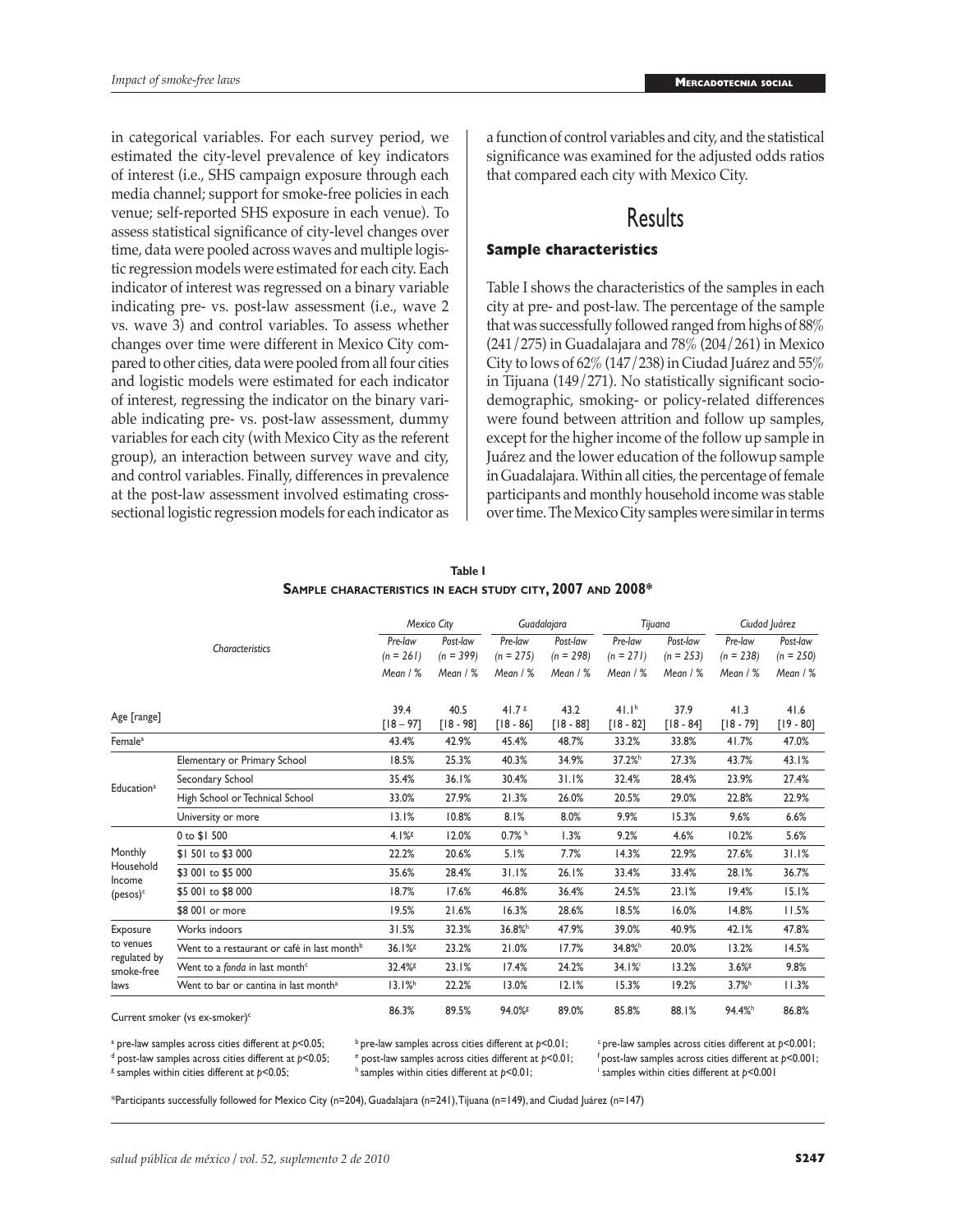of age, education, current smoking status and working indoors, but in the folow up sample a lower percentage of people reported having gone to restaurants or fondas in the previous month, and more people reported going to bars. In Guadalajara, education and frequency of going to regulated venues remained consistent over time, but the post-law sample was slightly older, more likely to work indoors, and to have quit smoking. Both Tijuana samples had a similar prevalence of working indoors, having gone to bars in the previous month, and current smoking status; however, the post-law sample was slightly younger, had lower educational achievement and had higher prevalence of going to restaurants

and fondas in the previous month. Finally, the Ciudad Juárez samples were comparable, except that the postlaw sample had a higher prevalence of visiting fondas and bars in the previous month and was more likely to have quit smoking. Statistically significant differences across each city sample are indicated in Table I.

# **Smoke-free campaign exposure**

Figure 1 shows the crude prevalence estimates of selfreported exposure within the previous six months to a smoke-free media campaigns via four separate media channels. Assessments of the statistical significance of



\* Crude prevalence estimates shown in Figure. P-values associated with changes over time and comparisons at post-law assessment adjust for difference in socio-demographics and smoking status

 $^{\text{a}}$  significant increase within city,  $p$ <0.05;  $^{\text{b}}$ 

<sup>b</sup> significant increase within city,  $p$ <0.01; contained a significant increase within city,  $p$ <0.001;

<sup>g</sup> different from Mexico City at post-law, p<0.05; http://

h different from Mexico City at post-law,  $p$ <0.01;

significant increase within city, p<0.05; <sup>b</sup>significant increase within city, p<0.01; <sup>e</sup>significant increase than in Mexico City, p<0.05; espectioned than in Mexico City, p<0.01; espectioner increase than in Mexico City lower increase than in Mexico City, *p*<0.001

different from Mexico City at post-law, *p*<0.001

**Figure 1. Exposure in previous six months to smoke-free campaigns through distinct media channels by city, 2007 and 2008\***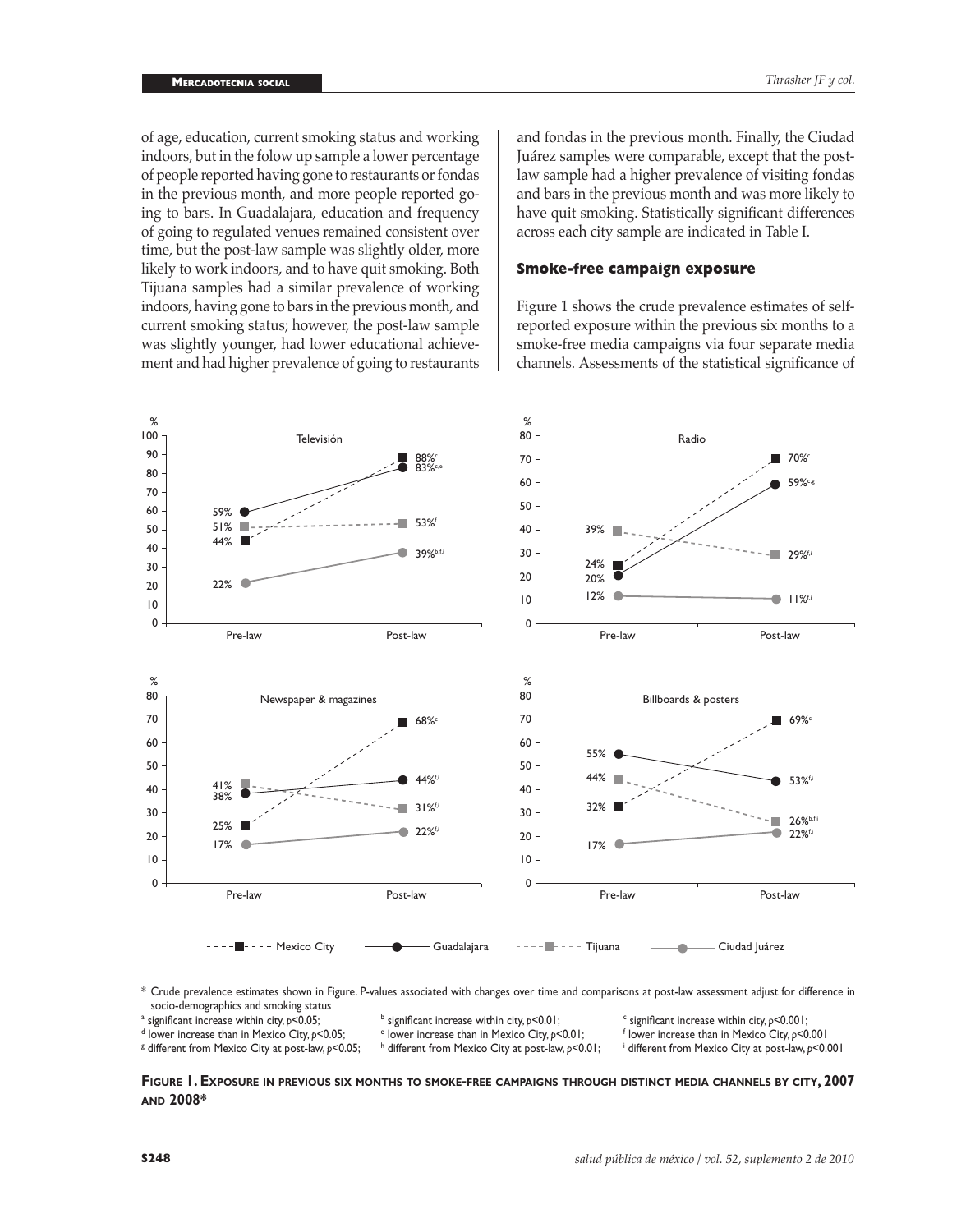

socio-demographics and smoking status across samples significant increase within city, *p*<0.01;

<sup>a</sup> significant increase within city,  $p<0.05$ ;

- <sup>d</sup> lower increase than in Mexico City, p<0.05; g different from Mexico City at post-law,  $p$ <0.05;
	- lower increase than in Mexico City,  $p$ <0.01; h different from Mexico City at post-law,  $p$ <0.01;
- significant increase within city, *p*<0.001; lower increase than in Mexico City, *p*<0.001
- different from Mexico City at post-law, *p*<0.001

**Figure 2. Prevalence of support for smoke-free policies in regulated venues by city, 2007 and 2008\***

changes within and differences across cities involved adjustment for socio-demographics and current smoking status. Only in Mexico City did the prevalence of exposure increase significantly across all four media channels, and the post-law prevalence estimate was 68% to 88% for each channel assessed. When assessing exposure to smoke-free television ads, the proportional increase in Mexico City (44% to 88%) was greater than changes found in all other cities, and only Guadalajara had a comparably high prevalence at the post-law assessment (i.e., 83%). Similar results were found for exposure to smoke-free campaigns heard through the radio, except that post-law exposure was significantly higher in Mexico City than in Guadalajara (i.e., 70% and 59%, respectively). Regarding exposure to smoke-free campaign print materials, whether through newspaper and magazines or billboards and posters, Mexico City was the only city with significantly increased exposure. This increase was significantly greater and the post-law estimate higher than in all other cities.

# **Support for smoke-free policies**

Crude prevalence of support for smoke-free policies in a variety of venues was estimated for each city pre- and post-law (Figure 2). Tests for differences in support for smoke-free policies were assessed both within and across cities while controlling for socio-demographics and cur-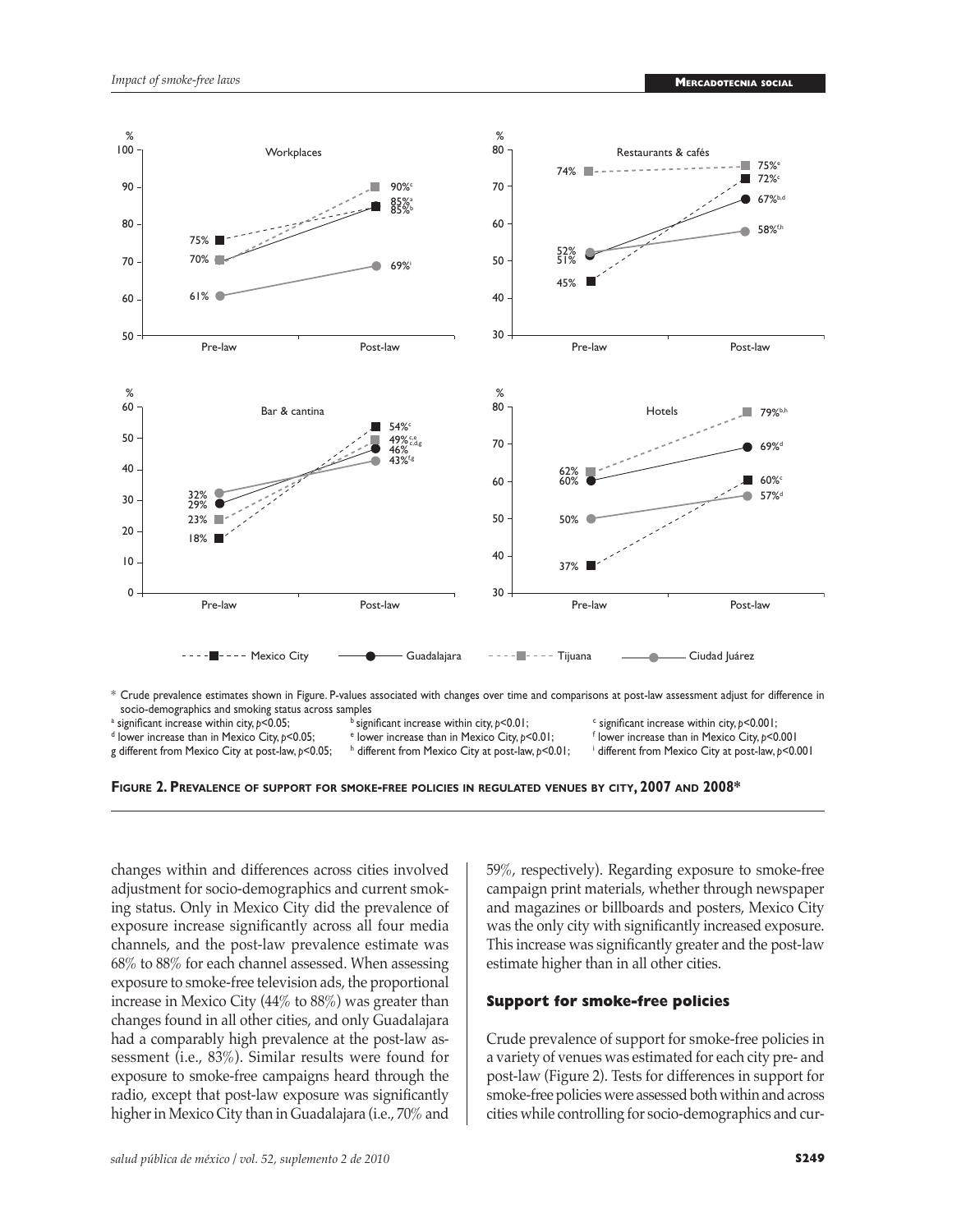

venues, estimates reflect anyone smoking inside at last visit those among participants who visited the venue in last month<br>significant decrease within city,  $p < 0.001$ ;<br>significant decrease within city,  $p < 0.001$ ;

 $^{\text{a}}$  significant decrease within city,  $p$ <0.05;  $^{\text{b}}$ <sup>b</sup> significant decrease within city,  $p$ <0.01; significant decrease within city, p<0.05; experificant decrease within city, p<0.001; experificant decrease than in Mexico City, p<0.001;<br><sup>d</sup> lower decrease than in Mexico City, p<0.001; experificant decrease than in Mex

<sup>g</sup> different from Mexico City at post-law, p<0.05; http://

h different from Mexico City at post-law,  $p$ <0.01;

different from Mexico City at post-law, *p*<0.001

**Figure 3. Secondhand smoke exposure across different regulated venues by city, 2007 and 2008\***

rent smoking status. In general, support increased across all venues in all cities, except in Ciudad Juárez, where point estimates suggested a tendency toward increasing support within all venues, but which never reached statistical significance. Across all venues, support for smoke-free policies increased at a significantly faster rate in Mexico City than in Ciudad Juárez; except for the case of smoke-free hotels, the adjusted prevalence of support at post-law was significantly higher in Mexico City. With regard to smoke-free workplaces, support in Mexico City increased at a similar rate as in Guadalajara and Tijuana, and all three had a similarly high prevalence of support at the post-law assessment (range 85% to 90%).

Support for smoke-free restaurants increased at a faster rate in Mexico than in these other two cities; however, the post-law prevalence of support was similar (range 67% to 75%). Support in Tijuana was high before the law (74%) and did not change (75%). Support for smoke-free bars increased more rapidly in Mexico City (18% to 54%) than in the other cities, resulting in higher support in Mexico City at follow-up as compared to Guadalajara or Ciudad Juárez (46% and 43%, respectively). Finally, support for smoke-free hotels increased at similar rates in Mexico City and in Tijuana over the study period, with no significant increase found in Guadalajara or Ciudad Juárez. At the post-law assessment, the preva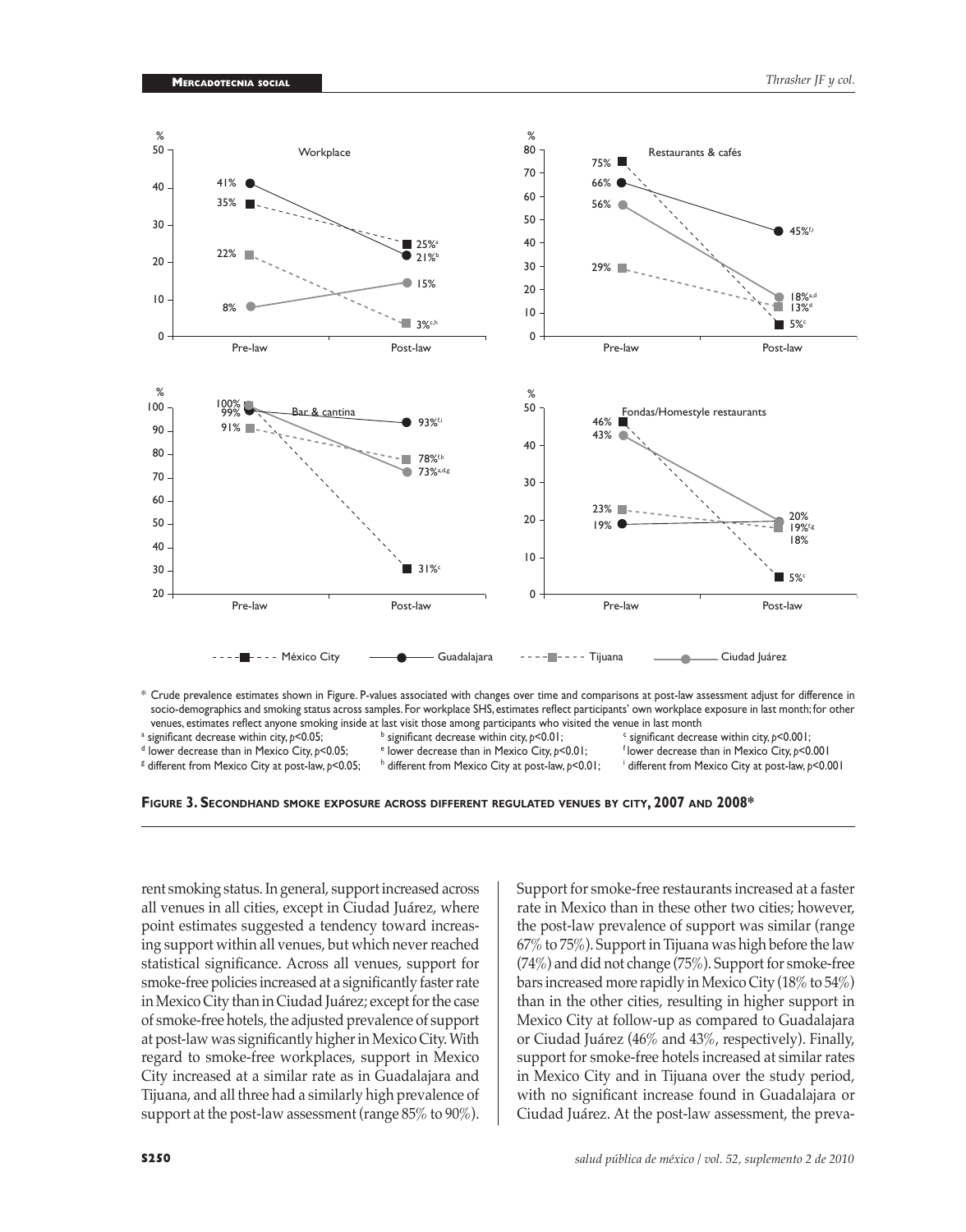lence of support for smoke-free hotels was significantly higher in Tijuana compared to Mexico City (i.e., 79% vs 60%, respectively).

# **Self-reported secondhand smoke exposure**

The crude prevalence of self-reported SHS exposure was also estimated (Figure 3), with assessments of change over time and differences between cities determined after adjustment for socio-demographics and smoking status. Prevalence of self-reported smoking within private workplaces was assessed only among people who reported working in enclosed workplaces. Selfreported SHS exposure inside of enclosed workplaces in the previous month decreased significantly in Mexico City, Guadalajara, and Tijuana, but not in Ciudad Juárez. Only Tijuana had a significantly different prevalence of self-reported workplace SHS exposure at follow-up when compared to Mexico City (3% vs. 25%, respectively). Self-reported SHS exposure at the last visit to restaurants and cafés, as well as in bars and cantinas, decreased at a faster rate in Mexico City (i.e., 75% to 5% and 100% to 31%, respectively) than in the other cities. The post-law prevalence of self-reported SHS in bars and cantinas was significantly lower in Mexico City than in all three other cities; however, the post-law prevalence in restaurants and cafés was lower in Mexico City (5%) than in Guadalajara (45%), but not Tijuana or Juárez. Mexico City was the only city to experience statistically significant declines in self-reported SHS exposure in fondas during the study period (46% to 5%).

# **Discussion**

Our results are generally consistent with other studies that indicate support for smoke-free policies increases after smoke-free laws are implemented,<sup>7-11</sup> even among smokers.7,9,10,12,13 In our study, support for smoke-free laws increased over the study period, although support for smoke-free restaurants, cafés, bars and cantinas, increased at a faster rate in Mexico City than in other cities. This may be partly because Mexico City implemented a 100% smoking ban in all indoor workplaces and public places, whereas other cities were subject to the more ambiguous federal smoke-free law. Although federal and state authorities tried to communicate to the public that smoking was banned in all the same venues until regulations were developed to define designated smoking areas, this ambiguity appears to have invited some laxity in implementation of this temporary measure. Significant decreases in self-reported SHS exposure within these same venues were greater in Mexico City than in other cities, as well. These results lend sup-

port to the contention that the 100% smoke-free law in Mexico City was accompanied by changes in attitudes and reductions in self-reported SHS exposure that were above and beyond what would have happened if Mexico City was subject to federal law.<sup>21</sup> Furthermore, study results indicated significant increases and higher overall exposure to smoke-free mass media campaigns through all channels in Mexico City, which suggests that media campaigns there helped shift social norms in favor of smoke-free environments.22,29,\* Increases in the prevalence of exposure to SHS campaigns through radio and television were also found for Guadalajara, suggesting that the federal campaign primarily reached that market but not Tijuana or Juárez.

The federal smoke-free law, particularly in Guadalajara and Tijuana, was accompanied by important decreases in self-reported SHS and increases in support for smoke-free policies. These findings are noteworthy because the entry into force of the federal law appears to have influenced attitudes and behaviors in these cities, in spite of any confusion about the status of the law before smoke-free regulations were published. Some of the changes found in Guadalajara may be due to higher exposure to radio and television smoke-free campaigns, which were aired to support the federal law. Nevertheless, self-reported SHS exposure in bars and cantinas were still high (73% in Juárez to 93% in Guadalajara). Non-compliance was also highest in these venues for Mexico City (31%), for which other surveys provide estimates from smokers and nonsmokers that are consistent with these.<sup>21</sup> Also, the prevalence of selfreported SHS exposure within workplaces was generally similar across all cities (15% to 30%) except Tijuana (3%). Furthermore, self-reported workplace SHS exposure decreased dramatically in Guadalajara and Tijuana while remaining stable in Mexico City. To improve compliance, media campaigns and governmental efforts may require publicizing the punishment of all types of non-compliant workplaces, including those that are not within the hospitality sector. Such efforts are likely to benefit from the momentum of growing support for smoke-free policies across all segments of the Mexican population.

Study results for the US border town of Tijuana confirm previous studies suggesting the influence of tourism and associated secular influences from California,36 which has prohibited smoking in restaurants and

<sup>\*</sup> Thrasher JF, Huang L, Pérez-Hernández R, et al. Porque todos respiramos los mismo: Evaluation of a social marketing campaign to support Mexico City´s comprehensive smoke-free law. Am J Public Health. Forthcoming.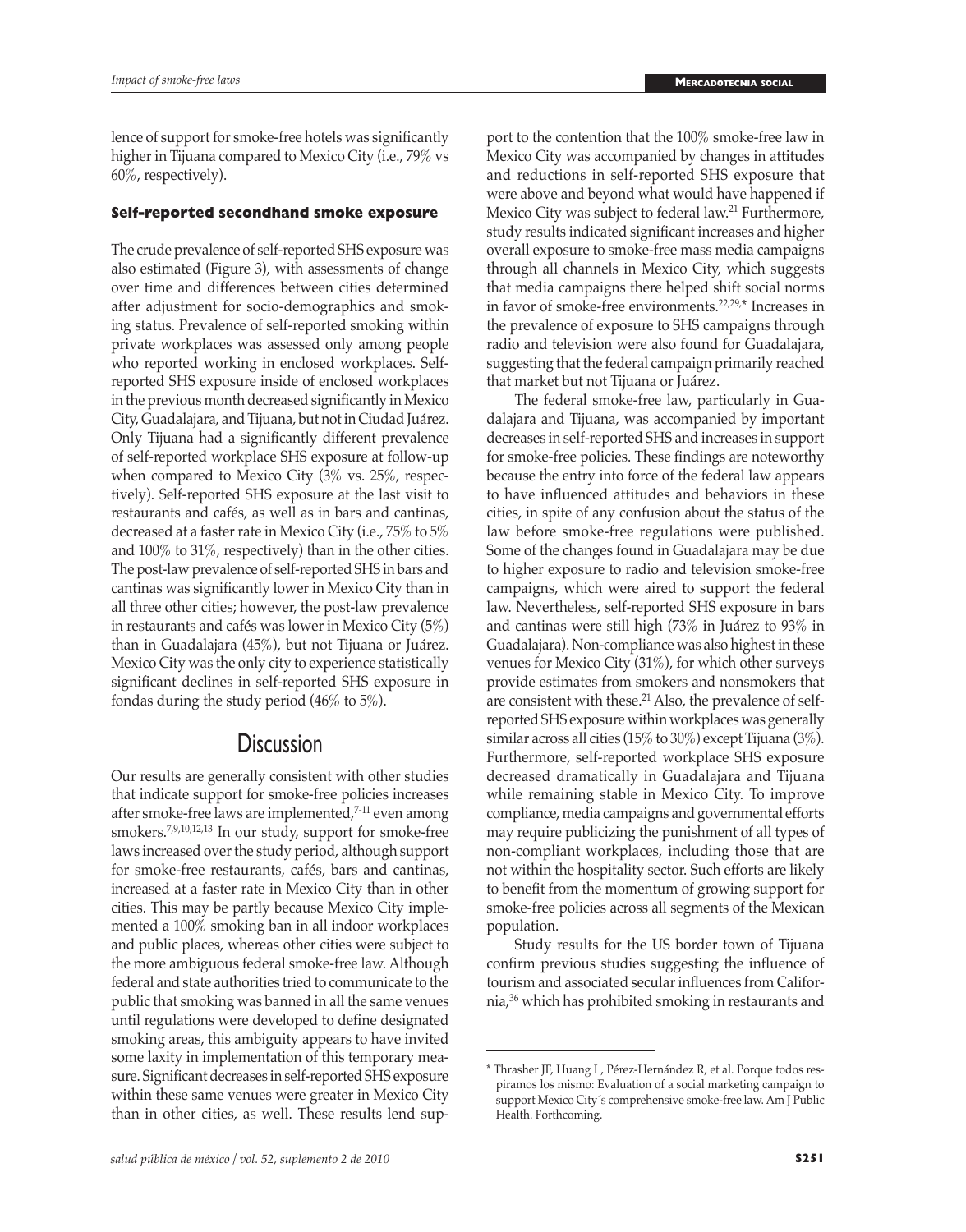bars for over a decade. Indeed, our data from before the federal law took effect indicate that support for smokefree restaurants and cafés was substantially higher in Tijuana than in other Mexican cities (74% vs 45%-52%) and that self-reported SHS exposure in these venues was much lower (29% vs 56% to 75%). On the other hand, smoke-free El Paso, Texas, $37$  does not appear to have influenced Ciudad Juárez as much.

This study has some limitations that should temper our conclusions. The study samples were not entirely equivalent either across cities or within cities over time. However, our analyses involved statistical controls for measured differences; because most of our analytic sample comprised data from re-interviewed individuals, our analyses included some additional controls for unmeasured variables. Nevertheless, cities showed differential attrition rates, which may have influenced results even though those lost to follow up were generally not significantly different form those who were followed up. Our use of a replenishment sample may not have sufficiently addressed any issues introduced by attrition or its differential influence across cities. Furthermore, those who participated may have differed in important ways from those who did not participate. Although participants may have been more favorable to tobacco control policy than the general population, we did not collect data from nonparticipants and cannot determine the directionality of selection bias. Our results, however, are consistent with other survey research conducted in Mexico City,<sup>21</sup> and sample characteristics are consistent with those from the 2008 administration of the Encuesta Nacional de Ingreso y Gasto de los Hogares, suggesting the external validity of the results. Finally, post-test analysis occurred shortly after the smoke-free policies took effect but prior to the publication of the federal smoke-free regulations; hence, some of the changes found in Guadalajara, Tijuana and Ciudad Juárez may be due to secular trends that were under way before the federal law was passed. Further research is necessary to understand the impact of these regulations, which allow for smoking in designated areas.

Overall, this study provides evidence that smokefree policies can work in middle-income countries. Comprehensive smoke-free policies that prohibit smoking in all enclosed workplaces, including restaurants and bars, appear acceptable to smokers, whose acceptance may be bolstered by media campaigns that remind them of the benefits of these laws for others. Indeed, comprehensive smoke-free policies not only appear to do a better job of decreasing toxic SHS exposure, but they also appear to be accompanied by greater increases in support and normative shifts that provide the foundation for other tobacco control policies which, over the long term,

decrease tobacco consumption and tobacco-related disease.<sup>38</sup>

### *Declaration of conflicts of interest*

We declare that we have no conflicts of interest.

## **Acknowledgements**

Funding for data collection on this study came from Consejo Nacional de Ciencia y Tecnología (CONACyT Convocatoria Salud-2007-C01-70032), as well as a project funded by the Union Against Tuberculosis and Lung Disease (Mexico 1-06). Analysis and writing of the article was also funded by CONACyT and the National Cancer Institute (P01 CA138389), with additional funding provided by an unrestricted grant from Johnson & Johnson. Dr Ernesto Sebrié was supported by the Flight Attendant Medical Research Institute (FAMRI).

#### **References**

1. WHO. Framework Convention on Tobacco Control. Geneva, Switzerland: World Health Organization, Tobacco Free Initiative, 2003. 2. Brownson RC, Hopkins DP, Wakefield M. Effects of smoking restrictions in the workplace. Annu Rev Public Health 2002;23:333-348. 3. Fichtenberg CM, Glantz SA. Effect of smoke-free policies on smoking behavior: A systematic review. BMJ 2002;325(7357):188.

4. Wasserman J, Manning WG, Newhouse JP, Winkler JD. The effects of excise taxes and regulations on cigarette smoking. J Health Econ 1991;10(1):43-64.

5. Jacobson PD, Zapawa LM. Clean indoor air restrictions. In: Rabin RL, Sugarman SD, eds. Regulating tobacco. New York: Oxford University Press, 2001;207-244.

6. Hamilton WL, Biener L, Brennan RT. Do local tobacco regulations influence perceived smoking norms? Evidence from adult and youth surveys in Massachusetts. Health Educ Res 2008;23(4):709-22. 7. Edwards R, Thomson G, Wilson N, Waa A, Bullen C, O'Dea D, *et al*. After

the smoke has cleared: Evaluation of the impact of a new national smokefree law in New Zealand. Tob Control 2008;17(1):1-10.

8. Gorini G, Chellini E, Galeone D. What happened in Italy? A brief summary of studies conducted in Italy to evaluate the impact of the smoking ban. Annals of Oncology 2007;18(10):1620-1622.

9. Tang H, Cowling D, Lloyd J, Rogers T, Koumjian K, Stevens C, *et al*. Changes of attitudes and patronage behaviors in response to a smokefree law. Am J Public Health 2003;93:611-617.

10. Friss RH, Safer AM. Analysis of responses of Long Beach, California residents to the smoke-free bars law. Public Health 2005;119:1116-1121. 11. Rayens M, Hahn E, Langley R, Hedgecock S, Butler K, Greathouse-Maggio L. Public opinion and smoke-free laws. Policy Polit Nurs Pract 2007;8(4):262-270.

12. Fong GT, Hyland A, Borland R, Hammond D, Hastings G, McNeil AD, *et al*. Reductions in tobacco smoke pollution and increases in support for smoke-free public places following the implementation of comprehensive smoke-free workplace legislation in the Republic of Ireland: Findings from the ITC Ireland/UK survey. Tob Control 2006;15(Sup 3):iii51-iii58. 13. Hyland A, Higbee C, Borland R, Travers M, Hastings G, Fong GT, *et al*. Attitudes and beliefs about secondhand smoke and smoke-free policies in